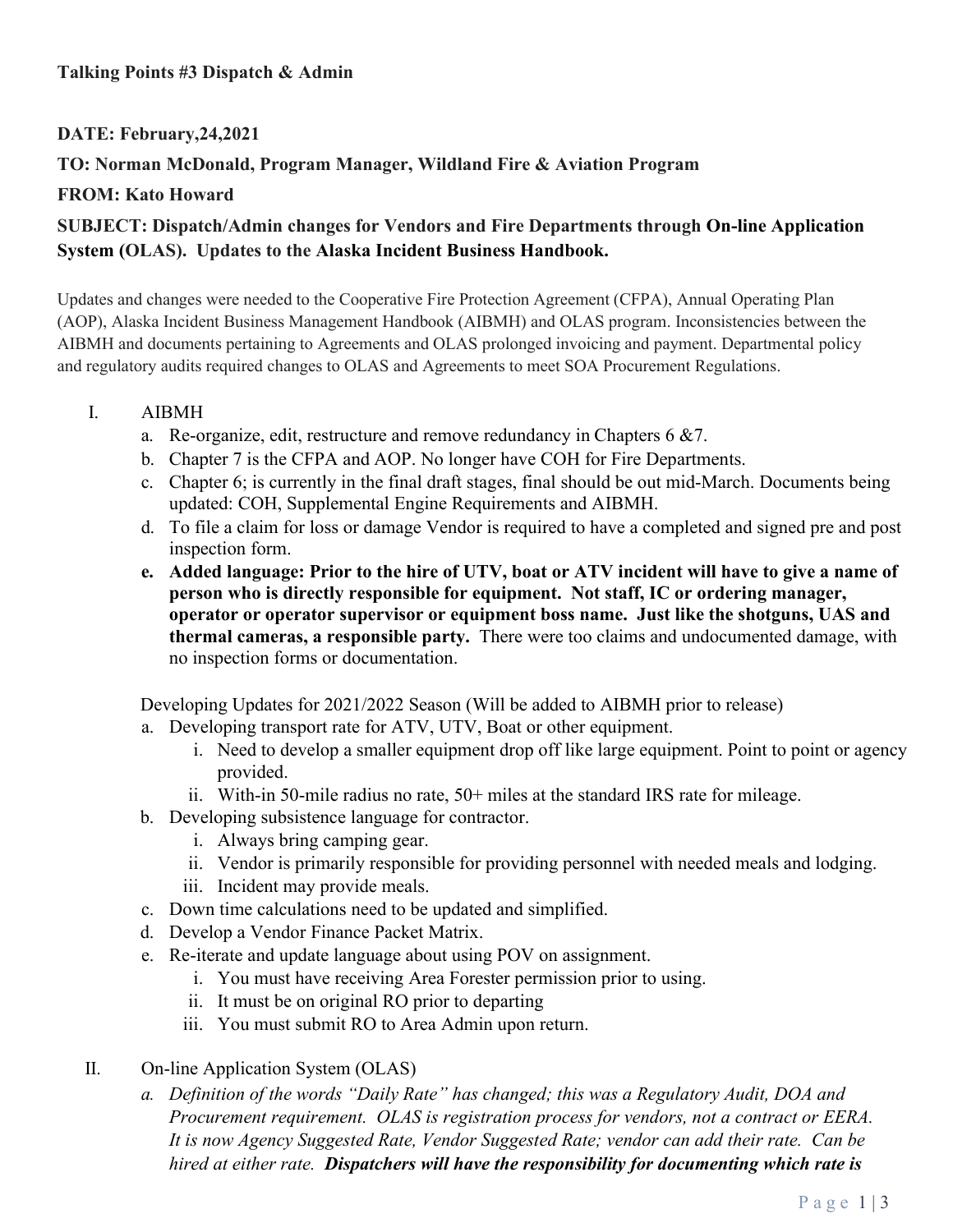## *used on the RO and EERA form.*

- b. Working to change the OLAS tabs to "Vendor Equipment", Cooperator Fire Department will be "Fire Department".
- *c. EERA terminology needs to be adjusted. EERA is the actual contract (paper form). "Fire Hire" can be used on incident as a "emergency" hire for 48 hours. "Fire Support" is what we must use OLAS for. Same Final Document (form)*. *Dispatchers will have the responsibility for documenting which hiring method is used on the RO and EERA form. It is a distinction made to accommodate DOA tracking of our use of quick hire methods.*
- d. No Agency suggested rate changes for Summer of 2020.
- e. Removed Double Shift from the tables. Apparatus daily rate is from 00:01 to 23:59. If a double shift is requested, additional equipment and personnel will be ordered.
- f. Update of the EERA form. This change will allow comments in the documentation changes.
- g. Adding Ambulance requirements and rates.
- h. Fire Departments engine name change to "Apparatus". All other Fire Department equipment, including ambulances will be on the "Vendor" side of registration. **Dispatchers need to review equipment and apparatus under specific "hire areas".**
- *i. Equipment (Vendor) side of OLAS Added required DOA forms:*
	- *i. Business license*
	- *ii. Proof of Liability and vehicle insurance*
	- *iii. W-9*
	- *iv. Proof of Workman's Comp*
- *j. Expiry Date is being added. Yearly reviews of application entries will now be a requirement. Yearly Emails will be sent out to applicants asking them to update information. Year 1 will go into noncompliant, can still hire; Year 2 will be archived, and not available for hire.*
- k. Change "contract/s' to "agreement/s.
- l. Updates to online documents and links, in OLAS and DNR Equipment page. Addition of new documents: Safety Trifold, Vendor Letter
- III. Cooperator Fire Protection Agreement (CFPA)
	- a. Re-organize, edit, restructure and remove redundancy in document
	- b. Admin rate did not change.
	- c. Incorporated the Conditions of Hire definitions
	- d. Added new section for non-wildfire participation
	- e. Changed the Refurb Rates clause to meet high use and long-term assignments.
	- f. Made a requirement for Fire Departments to send Forestry position rates prior to start of fire season. No transfer of PII data.
	- **c. Reiterated local Area Foresters ability to change or correct invoice issues.**
	- d. Needs to be signed every 5 Years
- IV. Annual Operating Plan (AOP)
	- a. Re-organize, edit, restructure and remove redundancy in document
	- b. Incorporated most of Condition of Hire into document.
	- **c. Consolidation of invoice types and rates. There are 2 types of rates, STANDARD DAILY RATE and COMBINED DAILY RATE**
		- **i. STANDARD Daily Rate is apparatus only rate.**
		- **ii. COMBINED Daily Rate is apparatus and personnel in on rate.**
	- d. Finance Packet matrix created. **These will need to be made by Dispatch/Admin prior to the start of the fire season**. Finance packets are to be maintained and kept with